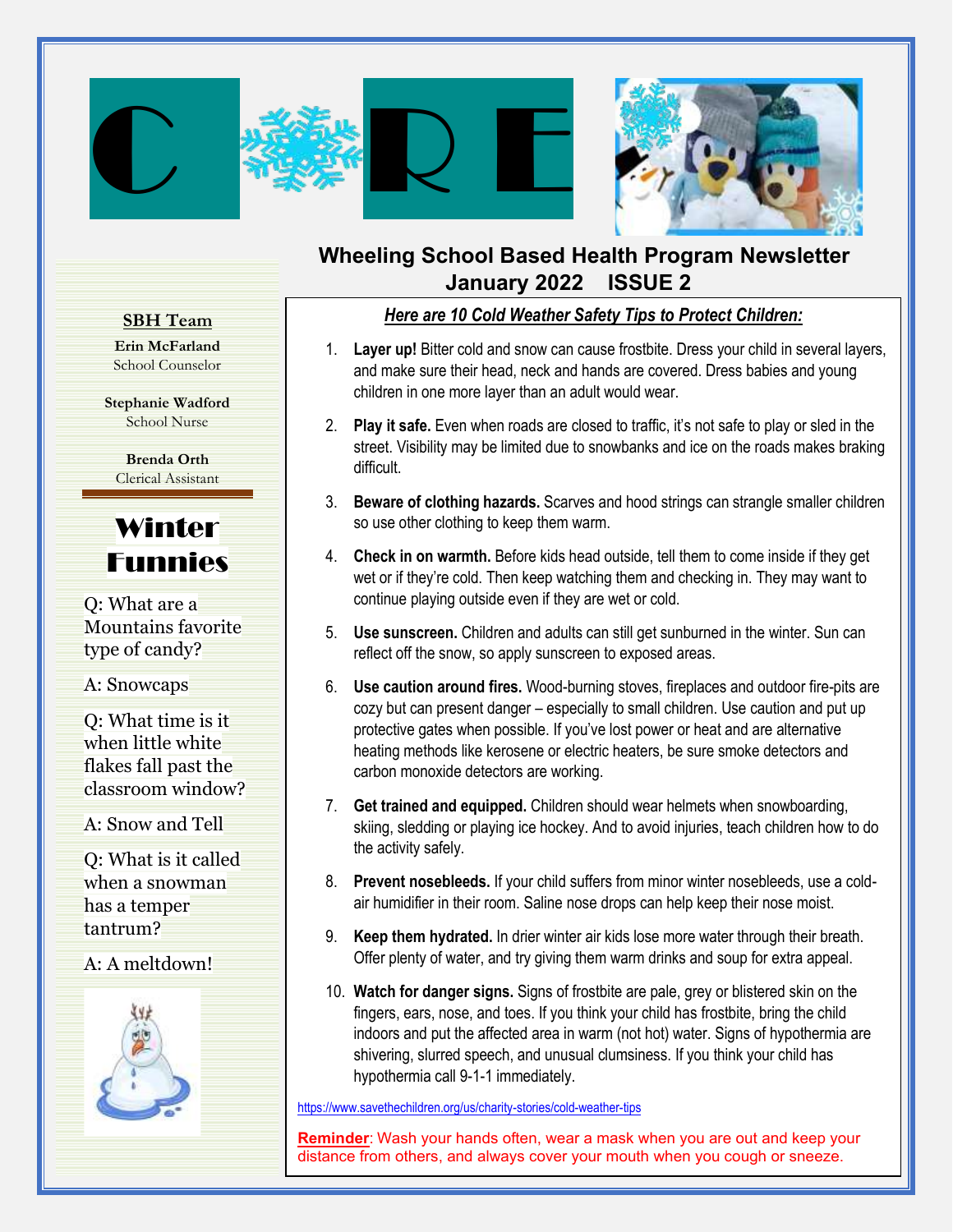

*Stress management is something we all need to implement in our lives. Learning how to manage your [stress](https://www.webmd.com/balance/stress-management/default.htm) takes practice, but you can do it. Here are 10 ways to make it easier.*

**1.Exercise-**[Working out](https://www.webmd.com/fitness-exercise/default.htm) regularly is one of the best ways to relax your body and mind. Plus, [exercise](https://www.webmd.com/fitness-exercise/ss/slideshow-7-most-effective-exercises) will improve your mood. But you have to do it often for it to pay off. Focus on setting fitness goals you can meet so you don't give up. Most of all remember that doing any exercise is better than none at all.

**2.Relax Your Muscles-**When you're stressed, your muscles get tense. You can help loosen them up on your own and refresh your body by stretching, getting a massage, taking a hot bath or shower, and getting a good night's sleep.

**3.Deep Breathing-**Stopping and taking a few deep breaths can take the pressure off you right away. You'll be surprised how much better you feel once you get good at it.

**4.Eat Well-**Eating a regular, wel[l-balanced diet](https://www.webmd.com/diet/default.htm) will help you feel better in general. It may also help control your [moods.](https://www.webmd.com/balance/rm-quiz-moods)

**5.Slow Down-**Modern life is so busy, and sometimes we just need to slow down and chill out. Look at your life and find small ways you can do that.

**6.Take a Break-**You need to plan on some real downtime to give your mind time off from stress. If you're a person who likes to set goals, this may be hard for you at first. But stick with it and you'll look forward to these moments.

**7.Make Time for Hobbies-**You need to set aside time for things you enjoy. Try to do something every day (15-20 min) that makes you feel good, and it will help relieve your stress. Doing an art project

**8.Talk About Your Problems-**If things are bothering you, talking about them can help lower your stress. You can talk to family members, friends, a trusted clergyman, your doctor, or a therapist.

**9.Go Easy On Yourself-**Accept that you can't do things perfectly no matter how hard you try. You also can't control everything in your life. So do yourself a favor and stop thinking you can do so much. And don't forget to keep up your sense of humor. Laughter goes a long way towards making you feel relaxed.

**10.Eliminate Your Triggers-**Figure out what are the biggest [causes of stress](https://www.webmd.com/balance/stress-management/stress-management-causes-of-stress) in your life. Is it your job, your commute, your schoolwork? If you're able to identify what they are, see if you're able to eliminate them from your life, or at least reduce them.

Ref: WebMD

## **Upcoming Events in February to Note:**

**For further information right click on pictures below and select open link.**